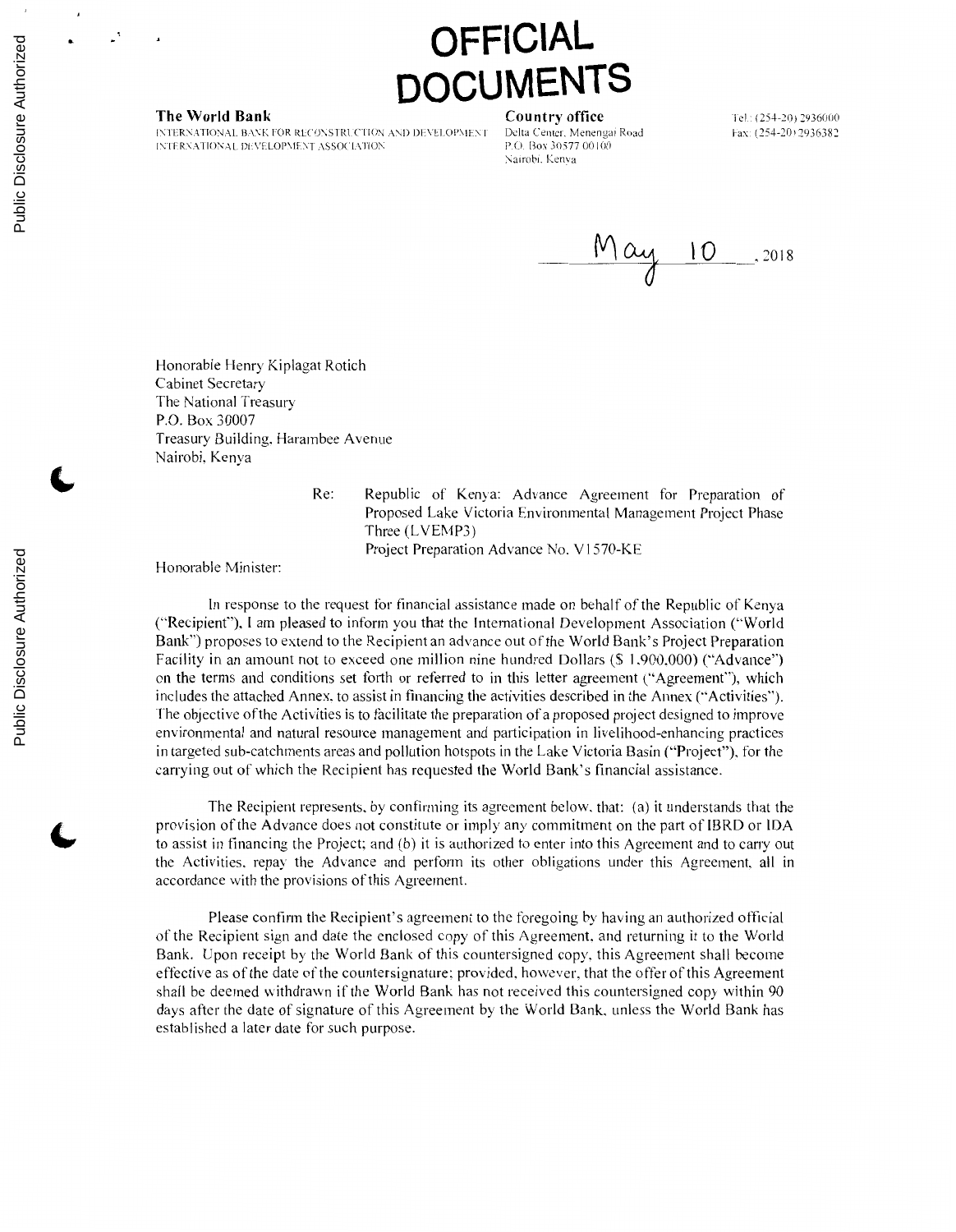Very truly yours, INTERNATIONAL DEVELOPMENT ASSOCIATION

 $\int_{\mathbb{R}}\int_{\mathbb{R}}\int_{\mathbb{R}}\rho(x)dx\sim h$  $_{\text{By}}$  1/41  $\sqrt{\frac{1}{\frac{1}{\Gamma(\text{chur }K\text{Balskrishann}}}}$ 

Acting Country Director for Kenya Africa Region

AGREED: REPUBLIC OF KENYA **By** NATUNAL FREASUR & PLANNING Authorized َھـٰ Name $\tau$ Title  $\tilde{C}$ ᠮ Date: ات

Enclosures:

·/

 $\ddot{\phantom{0}}$ 

(I) "Standard Conditions for Advances Made by the World Bank under its Project Preparation Facility", dated July 31, 2010; and

(2) Disbursement Letter for the Advance of the same date as this Agreement, together with ''World Bank Disbursement Guidelines for Projects'', dated February 2017.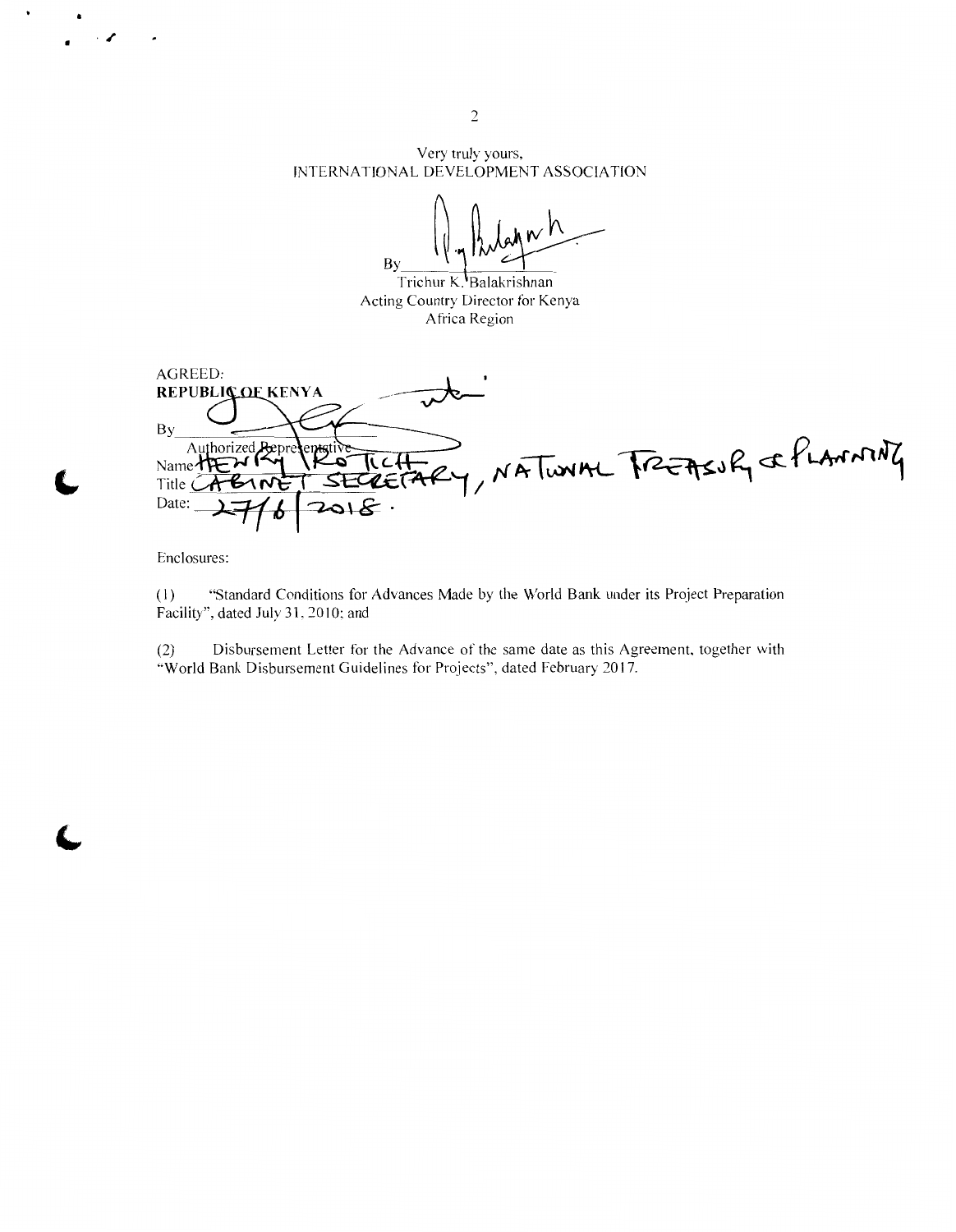# **Article I Standard Conditions; Definitions**

1.01. *Standard Conditions.* The "Standard Conditions for Advances Made by the World Bank under its Project Preparation Facility" dated July 31, 2010 ("Standard Conditions"), constitute an integral part of this Agreement.

1.02. *Definitions.* Unless the context requires otherwise, the capitalized terms used in this Agreement have the meanings ascribed to them in the Standard Conditions or in this Agreement.

- (a) "Operating Costs" means the incremental operating expenses incurred by the Recipient on account of the implementation of the Activities. management and monitoring including on account of operation and maintenance costs of office and office equipment; office supplies, additional staff costs, travel and supervision costs. *per diem,* but excluding the salaries and indemnities of officials and public servants of the Recipient's civil service.
- (b) ·'National Project Coordination Team (NPCT) Project Implementation Unit (PIU)" means the implementation unit established under the Recipient's ministry responsible for environment and natural resources for the purpose of the Lake Victoria Environmental Management Project (LVEMPII) - Phase I (Credit No. 4530-KE, dated May 8, 2009 and Credit 5634-KE. dated July 7.2015).
- ( c) ''Training'' means the reasonable costs associated with training. seminars and workshop participation under the Activities, consisting of travel and subsistence costs for Training participants, costs ( other than consulting services) associated with securing the services of trainers and presenters, rental of training facilities, translation and interpretation services, preparation and reproduction of training materials.

### **Article II Execution of the Activities**

2.0 l. *Description of the Activities.* The Activities for which the Advance is provided consist of the following parts:

( a) Technical assistance in the preparation and updating of the following documents: (i) related project implementation plans and operational manuals; (ii) environmental and social safeguards instruments; (iii) monitoring and evaluation indicators. including baseline studies.

(b) Technical assistance for Project-related: (i) pre-feasibility and feasibility studies; (ii) cost-effective sustainable land management interventions; (iii) development of proposals. concepts and related processes for community-driven development interventions; (iv) mapping and needs analysis of industries for clean production activities;

(c) Facilitate consultative and coordination meetings at the local and national level with government and other stakeholders to: (i) identify and develop the proposed Project activities. including community-driven development initiatives; (ii) identify cost-effective sustainable land management interventions and agree on potential enforcement arrangements; (iii) mobilize and sensitize community groups and local leaders on Project activities.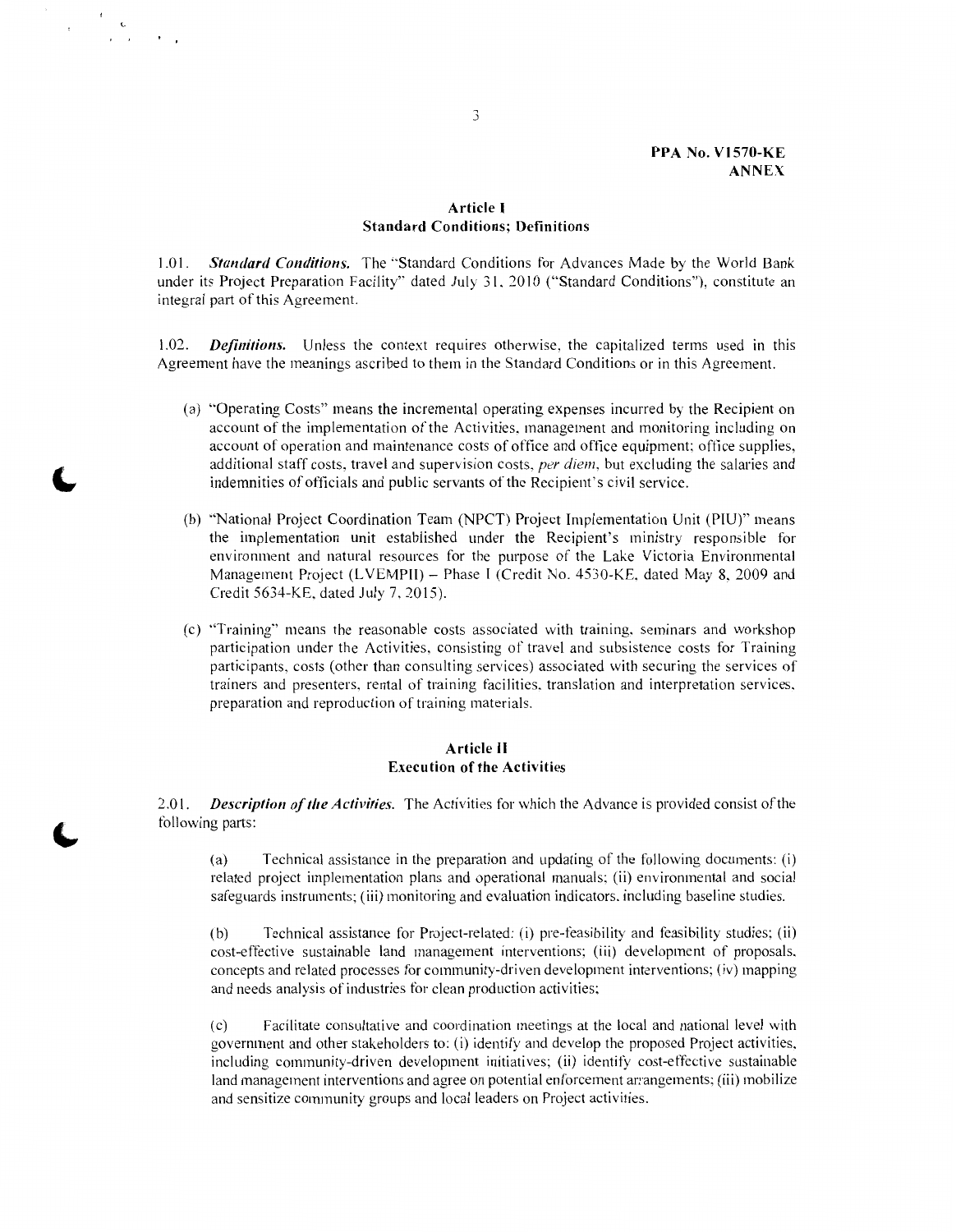(d) Capacity building and operating expenses for the NCPT PIU. including the hiring ofa procurement specialist and financing of maintenance costs; and

( e) Purchase ofoffice equipment for Project-related offices and related laboratory reagents.

2.02. *Execution of the Activities Generally*. The Recipient declares its commitment to the objectives of the Activities. To this end. the Recipient shall carry out the Activities through the NCPT in accordance with the provisions of: (a) Article II of the Standard Conditions; (b) this Article II; and (c) the "Guidelines on Preventing and Combating Fraud and Corruption in Projects Financed by IBRD Loans and IDA Credits and Grants", dated October 15. 2006 and revised in January 20 I I and as of July 1.2016.

2.03. *Institutional and Other Arrangements.* Without limitation upon paragraph 2.02 above, the Recipient shall cause the NCPT PIU, with staffing in number and with qualification and experience acceptable to the World Bank. to be responsible for the implementation and the fiduciary aspects of the Activities.

2.04. *Monitoring, Reporting and Evaluation of the Activities.* The Recipient shall monitor and evaluate the progress of the Activities in accordance with the provisions of Section 2.08 of the Standard Conditions.

2.05. *Financial Management.* (a) The Recipient shall ensure that a financial management system is maintained in accordance with the provisions of Section 2.09 of the Standard Conditions.

(b) The Recipient shall ensure that interim un-audited financial reports for the Activities are prepared and furnished to the World Bank not later than forty-five ( 45) days after the end of each calendar quarter. covering the quarter, in form and substance satisfactory to the World Bank.

( c) The Recipient shall have its Financial Statements audited in accordance with the provisions of Sections 2.09 (b) of the Standard Conditions.

(i) If. on or before the Refinancing Date. a Refinancing Agreement has been executed by all of its parties, the Recipient shall have the Financial Statements included in the first audit of financial statements required under the Refinancing Agreement.

(ii) If. by the Refinancing Date. no Refinancing Agreement has been executed by all of its parties. such audit of the Financial Statements shall cover the period of the Advance. commencing with the fiscal year in which the first withdrawal under the Advance was made. The audited Financial Statements for such period shall be furnished to the World Bank not later than six months after the end of the Recipient's fiscal year in which the Refinancing Date occurs.

(iii) Notwithstanding the provisions of paragraphs (i) and (ii) of this Section. the World Bank may request an audit of the Financial Statements prior to the Refinancing Date. covering such period as is indicated in its request. The audited Financial Statements for such period shall be furnished to the World Bank not later than six months after the end of such period.

#### 2.06. Procurement

•

 $\mathbf{r}$  $\mathbf{r}$ 

> All goods. non-consulting services and consulting services required for the Activities and to be financed out of the proceeds of the Advance shall be procured in accordance with the requirements set forth or referred to in the "World Bank Procurement Regulations for !PF Borrowers" dated July 2016, revised November 2017 ("Procurement Regulations") and the provisions of the Recipient's procurement plan for the Activities dated January 31.2018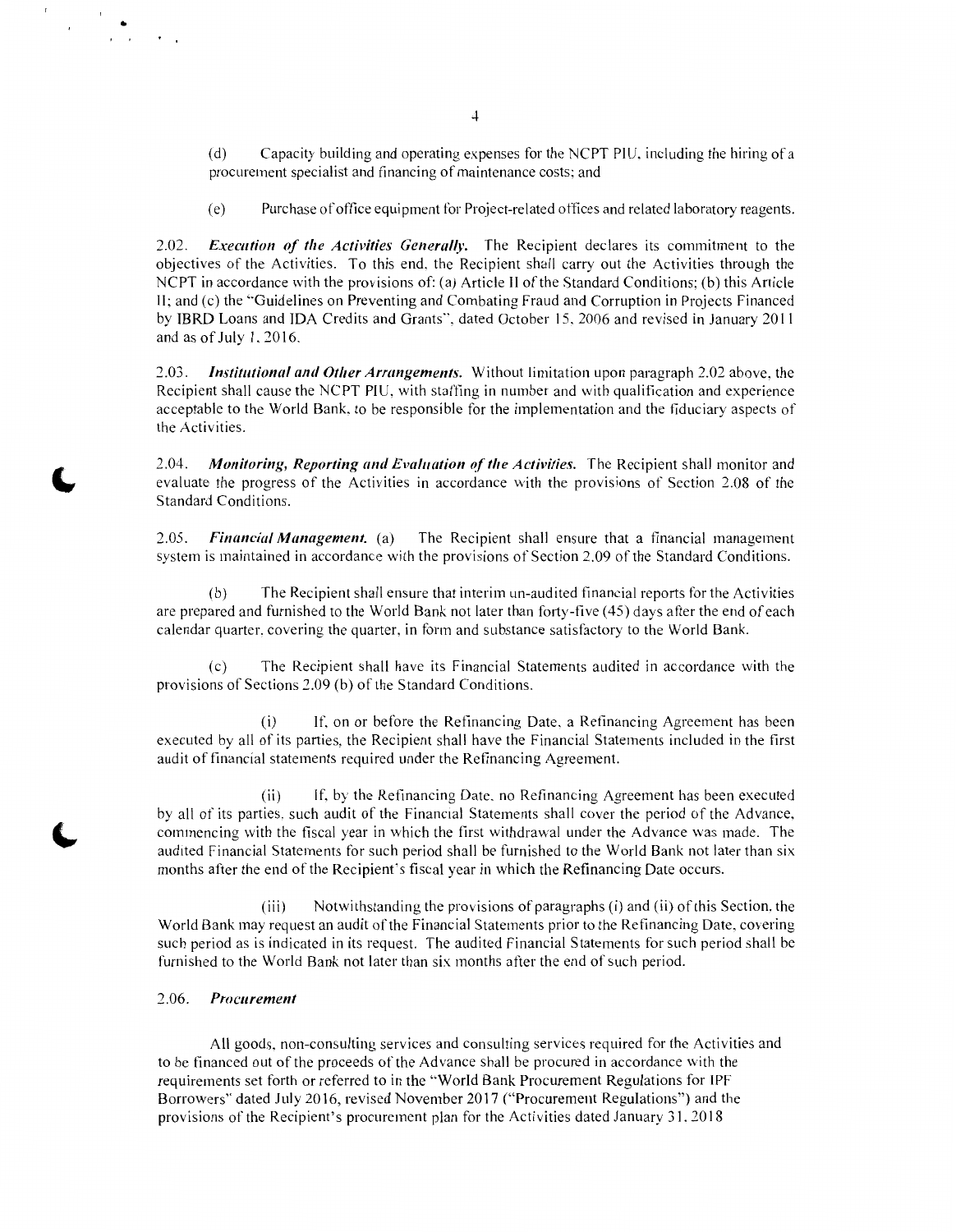("Procurement Plan") provided for under Section IV of the Procurement Regulations. as the same may be updated from time to time in agreement with the World Bank.

#### **Article** Ill **Withdrawal of the Advance**

3.0 I. *Eligible Expenditures.* The Recipient may withdraw the proceeds of the Advance in accordance with the provisions of: (a) Article Ill of the Standard Conditions; (b) this Section; and (c) such additional instructions as the World Bank may specify by notice to the Recipient (including the '"Disbursement Guidelines for Investment Project Financing'· dated February 2017, as revised from time to time by the World Bank and as made applicable to this Agreement pursuant to such instructions). to finance Eligible Expenditures as set forth in the following table. The table specifies each category of Eligible Expenditures that may be financed out of the proceeds of the Advance (''Category"'), the amount of the Advance allocated to each Category, and the percentage of expenditures to be financed for Eligible Expenditures in each Category:

| Category                                                                                                            | <b>Amount of the Advance</b><br><b>Allocated</b><br>(expressed in Dollars) | Percentage of<br><b>Expenditures to be</b><br><b>Financed</b><br>(inclusive of Taxes) |
|---------------------------------------------------------------------------------------------------------------------|----------------------------------------------------------------------------|---------------------------------------------------------------------------------------|
| (1) Goods, non-consulting<br>services, consulting services,<br>Operating Costs and<br>Training under the Activities | 1,900,000                                                                  | $100\%$                                                                               |
| <b>TOTAL AMOUNT</b>                                                                                                 | 1,900,000                                                                  |                                                                                       |

3.02. *Withdrawal Conditions.* Notwithstanding the provisions of Section 3.01 of this Agreement. no withdrawal shall be made for payments made prior to the date of countersignature of this Agreement by the Recipient. except that withdrawals up to an aggregate amount not to exceed \$380,000 equivalent may be made for payments made prior to this date but on or after January 1, 2018. for Eligible Expenditures.

3.03. *Refinancing Date.* The Refinancing Date is December 31. 2019.

# **Article IV Terms of the Advance**

4.0 I. *Service Charge.* The Recipient shall pay a service charge on the Withdrawn Advance Balance at the rate of three-fourths of one percent (3/4 of I%) per annum. The service charge shall accrue from the respective dates on which amounts of the Advance are withdrawn and shall be paid in arrears in accordance with the provisions of Section 4.02 of this Agreement. Service charges shall be computed on the basis of a 360-day year of twelve 30-day months.

4.02. *Repayment.* The Withdrawn Advance Balance shall be repaid by the Recipient to the World Bank (together with any service charges accrued thereon) in accordance with the provisions of Article IV of the Standard Conditions and the following provisions:

(a) *Refinancing under the Refinancing Agreement:* If, on or before the Refinancing Date. a Refinancing Agreement has been executed by all of its parties. then the full amount of the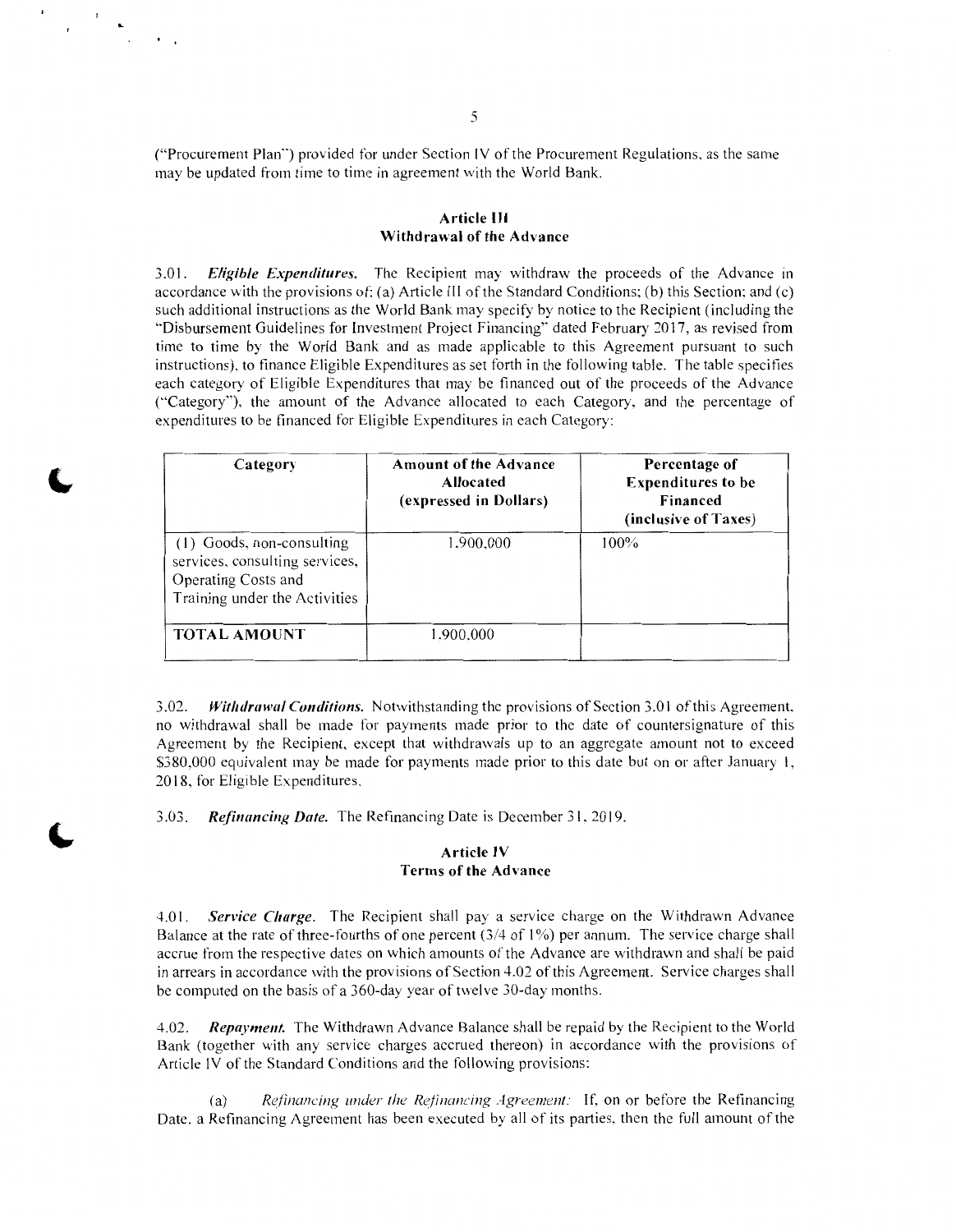Withdrawn Advance Balance shall be repaid to the World Bank (together with any service charges accrued on the Advance to the date of repayment) as soon as the Refinancing Agreement becomes effective, by means of a withdrawal by the World Bank of an amount of the Refinancing Proceeds equivalent to the Withdrawn Advance Balance plus such service charges, in accordance with the provisions of the Refinancing Agreement.

(b) *Repayment in the absence of a Refinancing Agreement:* If. on or before the Refinancing Date, no Refinancing Agreement has been executed by all of its parties. or if, by such date or at any time thereafter, it has been so executed but terminates without becoming effective, then:

- (i) if the amount of the Withdrawn Advance Balance does not exceed \$50.000, it shall be repaid by the Recipient to the World Bank (together with service charges accrued on the Withdrawn Advance Balance to the date of repayment) on such date as the World Bank shall specify in a notice to the Recipient. which shall in no event be earlier than 60 days following the date of dispatch of such notice; and
- (ii) if the amount of the Withdrawn Advance Balance exceeds \$50,000, it (together with service charges accrued on the Withdrawn Advance Balance to the Notice Date) (the "Aggregate Balance'') shall be paid by the Recipient to the World Bank in ten approximately equal semiannual installments, in the amounts and on the dates ("Payment Dates") which the World Bank shall specify in a notice to the Recipient. In no event shall the first Payment Date be set earlier than 60 days following the date ("Notice Date") of dispatch of such notice. The Recipient shall pay a service charge on the Aggregate Balance at the rate of three-fourths of one percent  $(3/4 \text{ of } 1\%)$  per annum, payable in arrears on each Payment Date. The service charge shall be computed on the basis of a 360-day year of twelve 30-day months.

# **Article V Recipient's Representative; Addresses**

5.01. *Recipient's Representative.* The Recipient's Representative referred to in Section 9.02 of the Standard Conditions is its minister of finance.

5.02. *Recipient's Address.* The Recipient's Address referred to in Section 9.01 of the Standard Conditions:

The National Treasury Treasury Building, Harambee Avenue P.O. Box 30007-00100 Nairobi, Kenya

5.03. *World Bank's Address.* The World Bank's Address referred to in Section 9.01 of the Standard Conditions is:

International Development Association 181 8 **H** Street. N. W. Washington. D.C. 20433 United States of America

 $\mathbf{f} = \mathbf{f} \frac{\partial \mathbf{f}}{\partial \mathbf{f}}$ 

 $\mathcal{L}_{\text{max}}$ 

Telex: Facsimile: